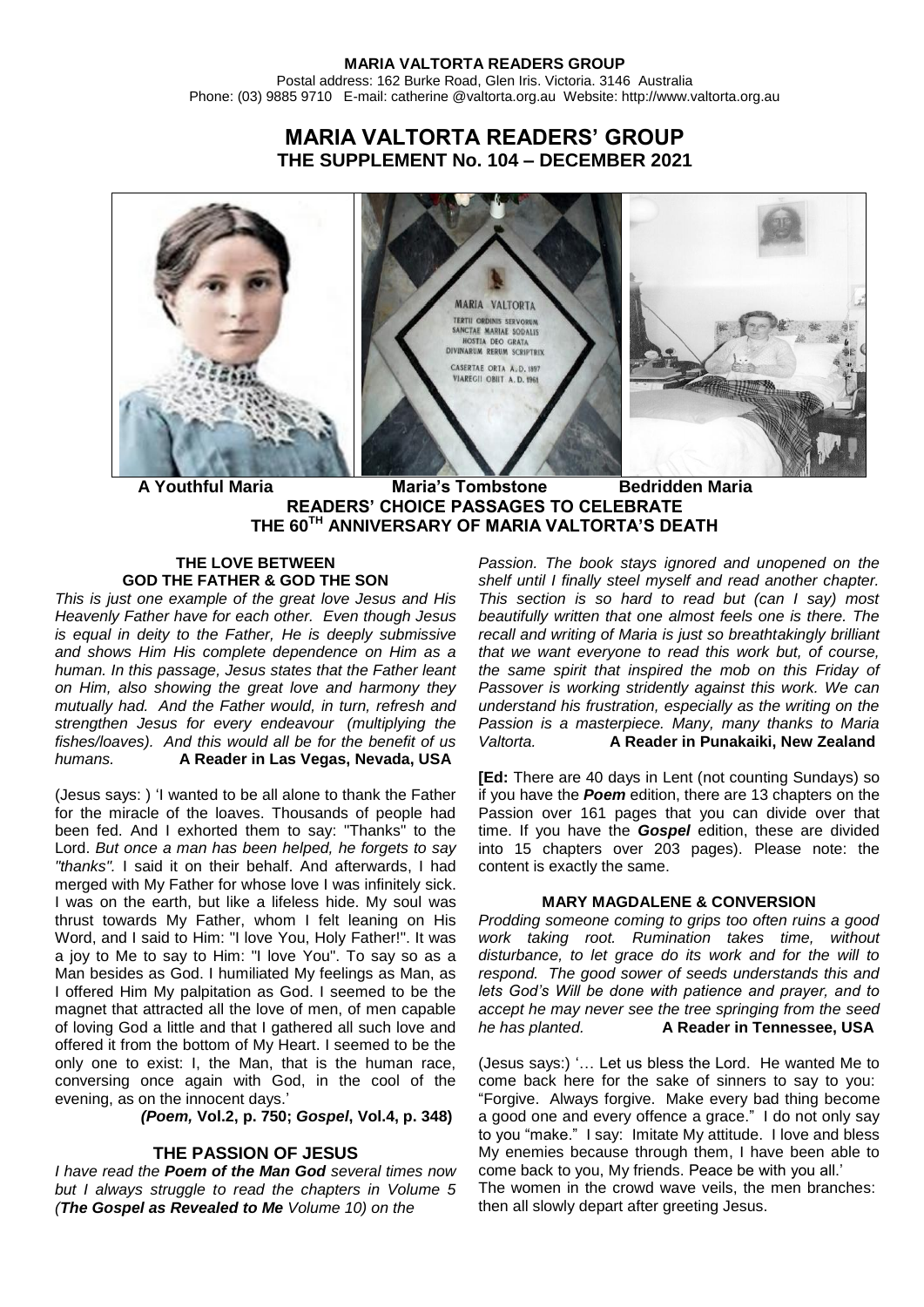### **MARIA VALTORTA READERS GROUP** Postal address: 162 Burke Road, Glen Iris. Victoria. 3146 Australia

Phone: (03) 9885 9710 E-mail: catherine @valtorta.org.au Website: http://www.valtorta.org.au

'Will they have seen my shameless sister?'

'No, Lazarus. She was well-concealed behind the hedge. We were able to see her because we were up here, the others could not see her.'

'She had promised us…'

'Why shouldn't she come? Isn't she also a daughter of Abraham? I want you, My brothers, and you My disciples, to swear that you will not try to make her understand anything. Leave her alone. Will she laugh at Me? Never mind. Will she weep? Leave her alone. Will she stay? Leave her alone. Will she want to run away? Leave her alone The secret of the Redeemer and of the redeemers is to be patient, good, persevering and to pray. Nothing else. Every gesture is too much in the case of certain diseases…. Goodbye, My friends. I am staying here to pray…'

*(Poem,* **Vol.1, p. 737-8;** *Gospel***, Vol.2, pp. 399-400)**

## **FOUR TEACHINGS**

*A passage that has helped me greatly is the four teachings given by Jesus to the Apostles at the Last Supper.* **A Reader in Iowa, USA**

Jesus says:

'In addition to the consideration on the love of God who becomes Food for men, four main teachings stand out from the episode of the Supper.

**The First:** the necessity for all the children of God to obey the Law.

The Law prescribed that a lamb was to be consumed at Passover according to the ritual given to Moses by the Most High, and I, the true Son of the true God, did not consider Myself exempted because of My divine quality, from the Law. I was on the Earth: Man among men and the Master of men. I had, therefore, to do My duty towards God as, and better than, anybody else. Divine favours do not dispense from being obedient and from making an effort towards a greater and greater holiness.

**The second**: the power of Mary's prayer.

I was God who had become Flesh. A Flesh, that being without stain, had the spiritual strength of dominating the flesh. And I do not refuse, on the contrary I implore the help of the Full of Grace, who in that hour of expiation would have also found Heaven closed over Her head, that is true, but not to the extent that She should not succeed in detaching and angel from it, since She is the Queen of angels, to console Her Son. Oh! Not for Herself, poor Mother! She also has tasted the bitter abandonment by the Father, but by means of that suffering offered for Redemption, She obtained and made it possible for Me to overcome the anguish of the Garden of Olives and to bring the Passion to completion in all its multiform bitterness, each of which aimed at cleansing a form and a means of sin.

**The third**: self-control and endurance of offences, the sublime charitable attitude towards all offences, as can be possessed only by those who make the Law of Charity the life of their lives, as I had proclaimed. And I had not only proclaimed it, but I had really practised it.

You cannot imagine what it was for Me to have the Traitor at My table, to have to give Myself to him, and humiliate Myself before him, to have to share with him the ritual chalice, and put My lips where he had put his, and make My Mother do the same. Your doctors have discussed and still discuss the rapidity of My end and they say it originated in a heart lesion brought about by the blows of the scourging. Yes, My heart was injured also by those blows. But it had already been damaged at the Supper. I was heart-broken by the effort of having to endure the Traitor at My side. It was at the Supper that I began to die physically. What followed was only an increase of an already existing agony. What I was able to do, I did it because I was all one with the Love. Also when the God-Love withdrew from Me, I was able to be love, because I had lived of love during my thirty-three years. It is not possible to reach perfection, as is required to forgive and put up with our offender, if one has not acquired the habit of love. I had acquired it, and I was able to forgive and bear that masterpiece of an Offender, which was Judas.

**The fourth**: the more one is worthy of receiving a Sacrament, the greater is its effect. That is: if one has become worthy of it through persevering goodwill, that subdues the flesh and makes the spirit sovereign, mastering concupiscences, directing one's being towards virtues, bending it like a bow towards the perfection and above all of Love.

Because, when you love, you are inclined to make the person you love happy. John, who loved Me as nobody else did, and who was pure, received the utmost transformation from the Sacrament. He began as from that moment to be the eagle that is accustomed to soaring easily in the High Heaven of God and staring at the eternal Sun. But woe to him who receives the Sacrament without being worthy of it, and who, on the contrary, has increased his human unworthiness with mortal sins. Then instead of being the germ of preservation and of life, it becomes the germ of corruption and death. Death of the spirit and decomposition of the flesh.

The death of the profaner of the Sacrament is always the death of a desperate person who, therefore, does not know the placid passing away peculiar to those who are in grace, or the heroic death of the victim who suffers intensely but looks fixedly at Heaven and feels certain peace in the soul. The death of one in despair is marked dreadful contortions and terror, it is a horrible convulsion of the soul already gripped by the hand of Satan, who chokes it to detach from the body and suffocates it with his nauseating breath. That "the difference between those who pass away after being nourished with love, faith, hope and every other virtue and heavenly doctrine, and with the angelical Bread that accompanies them [...] in the last journey, and those who pass away, after the life of a brute, [...] that Grace and the Sacrament cannot comfort. The former is the serene end of a saint, to whom death opens the eternal Kingdom. The latter is the frightful fall of a damned soul, that feels it is falling into eternal death [...]. This is what you give yourselves, according to whether you believe and love, or you do not believe and you deride My gift. And it is the lesson of this contemplation.'

*(Poem,* **Vol.5, pp. 518-9;** *Gospel***, Vol.9, pp. 509-11)**

## **THE SHEPHERDS**

*Happiness is a necessary and welcome human experience but, since it is momentary, it is fleeting. The shepherds did not hear the angels sing 'HAPPINESS to the world' but 'JOY to the World'. During their thirty years*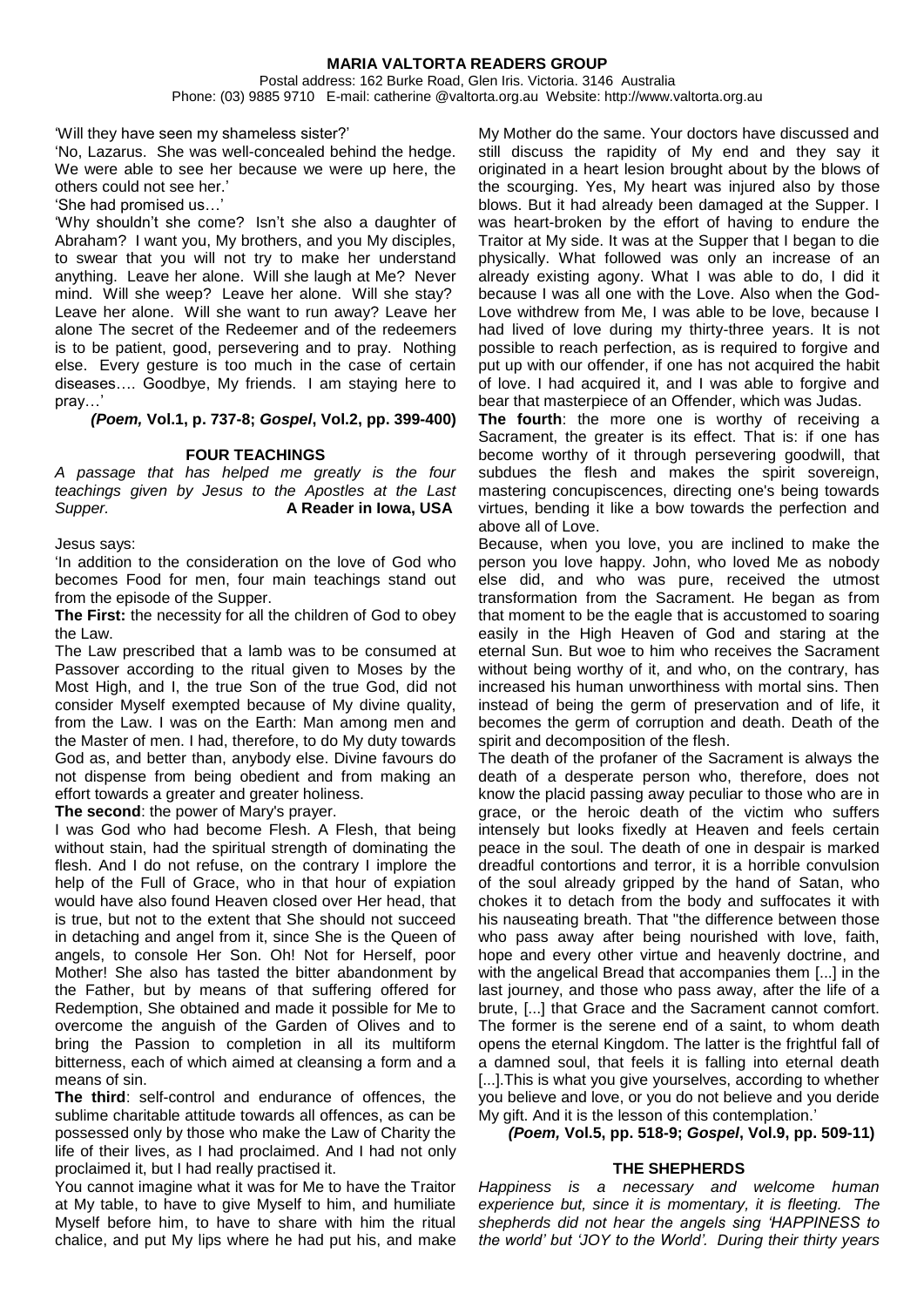#### **MARIA VALTORTA READERS GROUP** Postal address: 162 Burke Road, Glen Iris. Victoria. 3146 Australia Phone: (03) 9885 9710 E-mail: catherine @valtorta.org.au Website: http://www.valtorta.org.au

*of persecution, trials and setbacks, they never lost their Joy, a sure sign of the enduring ember of Hope.* 

### **A Reader in Murfreesboro, Tennessee, USA**

(Jesus speaks) 'But just think, Judas, you have not yet suffered because of Me. These people have been suffering for thirty years, and they have never betrayed, *not even My memory they betrayed.* They did not know whether I was dead or alive… and yet they remained faithful. They remembered Me as a newly-born baby, an infant with nothing but tears and the need of milk… and they have always worshipped Me as God. Because of Me they have been beaten, cursed and persecuted as if they were the disgrace of Judea, and yet their faith has never faltered, neither did it wither under blows. On the contrary, it took deeper roots and became stronger.'

(Judas replies) 'By the way, for some days I have been anxious to ask You a question. These people are Your friends and the friends of God, are they not? The angels blessed them with the peace of Heaven, did they not? They have been faithful against all temptations, have they not? Would You explain to me, then, why they are unhappy? And what about Anne? She was killed because she loved You…'

'Are you therefore deducing that to be loved by Me and to love Me brings bad luck?'

'No… but ...'

'But you are. I am sorry to see you so closed to the Light and so open to human things…'

*( Poem,* **Vol.1, p. 403;** *Gospel***, Vol.1, p. 487)**

### **THE SHEPHERDS**

*Something I have become very intrigued with is the shepherds from the time the Shepherd gave a drink to the Blessed Mother on her way to Bethlehem. They gave their kind, generous, loving support to the Holy Family. Then we read about the dreadful persecution they suffered. Elias lost his wife and children but through all this, they believed in the Messiah. We know that there were twelve apostles and we learn each of their names. After thirty years of not knowing what happened to the Divine Child, our blessed Lord comes to find them and they become His faithful Disciples. When reading the writings, we see them mentioned often. I think they are wonderful and I now invite them to join me when I am praying, especially when I say the Rosary. I can bring them into my meditation. Sometimes, I address them by name as 'Shepherds of Bethlehem, pray for us'.*

#### **A Reader in Morrinsville, New Zealand**

(Jesus says:) The shepherds, the first ones to whom the Incarnate Word became manifest, were thereby left sanctified. Grace worked in them like a seed in the earth whose winter activity is not seen by man's eye, but which blossoms into a stem and spike when the time comes, and man sees it and rejoices, thinking of the future bread. In the shepherds, Grace thus worked during the thirty years of my concealment and then blossomed into a holy spike when the time came in which the good separated from the wicked to follow the Son of God, who passed along the ways of the world, casting forth his loving cry to rally together the sheep of the eternal flock, scattered and dispersed by Satan.

You would have seen them if you had been present among the throngs following Me. Even more: you would have seen them as my messengers, for with their simple, convinced narrations they proclaimed the Christ, saying, "It is He. We recognize Him. The lullabies of the angels descended upon his first wails. We were told that men of goodwill would have peace. *Goodwill is the desire for Good and Truth.* Let us follow Him. Follow Him yourselves. And we shall have the peace promised by the Lord."

Humble, ignorant, and poor, my first ambassadors among men stationed themselves like sentinels along the way of the King of Israel, the King of the world - faithful eyes, honest mouths, loving hearts, thuribles with the fragrance of their virtue, to make the air less foul around the Divine Person, who had become incarnate for their sake, and as far as the foot of the cross I found them, after having blessed them with my gaze along the bloody road to Golgotha, the only ones in the unrestrained mob who did not curse, but still loved, believed, and hoped and looked at Me with compassionate eyes, thinking of the far-off night and weeping over the Innocent One, whose first sleep was upon unpleasant wood and whose last was upon even more painful wood. This was because my epiphany to them, upright souls, had sanctified them.'

 *(Notebooks 1944***, pp. 508-9)**

#### *(Ed: Visit our website*

*[https://valtorta.org.au/Newsletter.html f](https://valtorta.org.au/Newsletter.html)or Supplements #80 & #81 which traces the Shepherds from the Birth of Jesus to His Ascension into Heaven.*

## **THE ELECTION OF MATTHIAS**

*At the time of Catherine's request for a special edition of the Bulletin #104, I happened to be reading about the election of one of the Shepherds, Matthias, as the Apostle to replace Judas Iscariot [...]. This passage of the simple ceremony with stones to choose a shepherd Apostle touches me because of its simplicity, and it is so fitting because of what we are told about the shepherds. Thirty years after His Nativity, Jesus went in search of the shepherds, and told them: "My Mother always mentioned your names to Me, because you were My first friends." I always feel peaceful when the shepherds come on the scene in Maria's writings; they were always so loving, faithful, simple, humble, hopeful, helpful, compassionate, first adorers of Jesus, and willing sufferers for Him. Jesus loved them so much.* 

*The booklet 'Christmas with the Bethlehem Shepherds' helps us to get to know the shepherds more individually, and to learn more about Matthias (originally Tobias) the twelfth Apostle.* **Gwen, our agent in New Zealand**

[...] The court-yard of the house of the Supper room, a large yard among the white walls of the house, is crowded with people as in the evenings after Resurrection. And a harmonious whispering of prayers, interrupted now and again by pauses of meditation, rises from these people engrossed in thought.

As the light becomes fainter and fainter in the court-yard, surrounded as it is by the high walls of the house, some people bring lamps and place them on the table, close to which the apostles are gathered: [...]. They end with the long and beautiful psalm 118, [...] then they all become